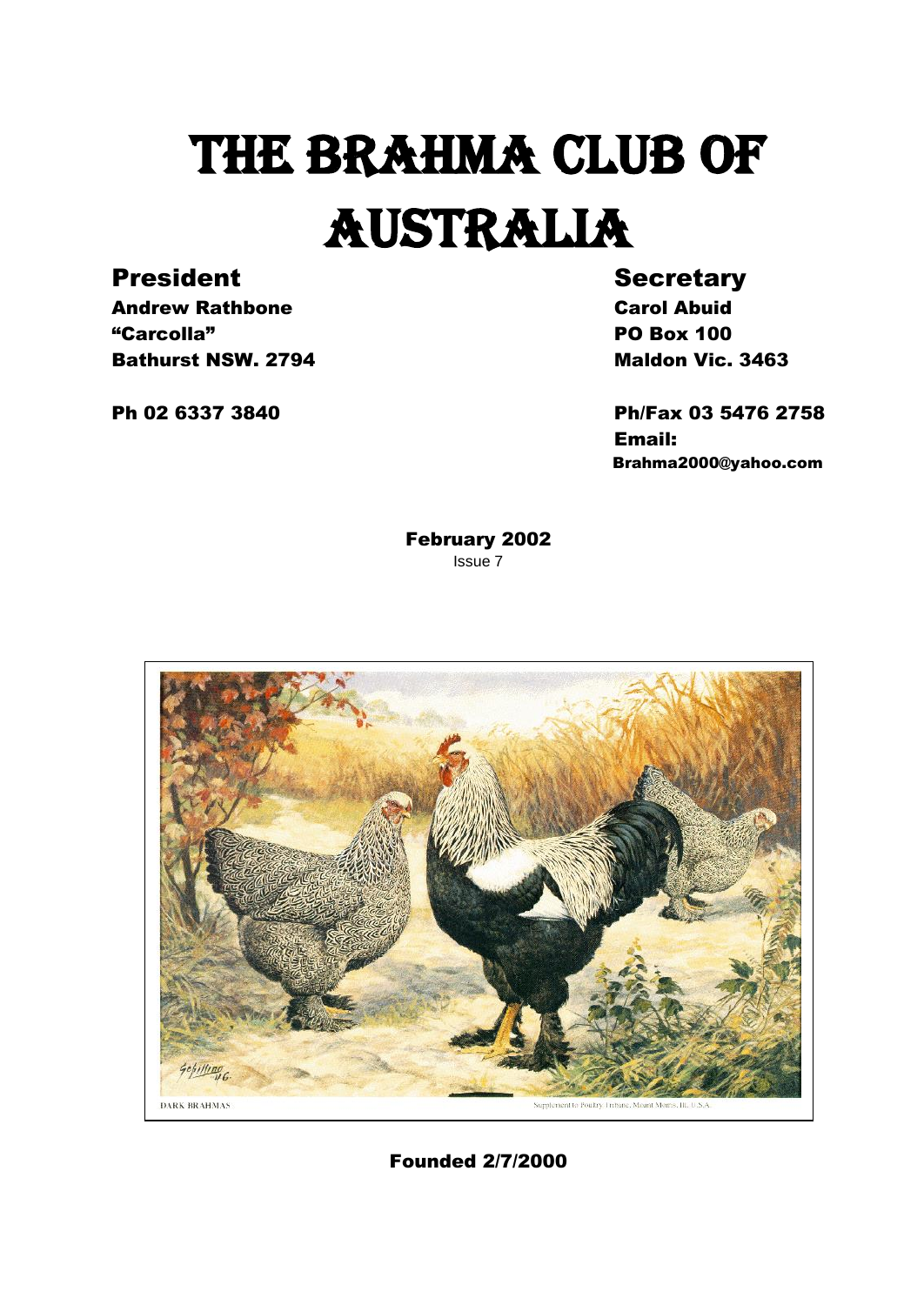### President's rePort

Happy New Year to Everyone,

I hope all members had a safe and enjoyable Christmas and New Year.

As I am writing this report, NSW is experiencing an unusual number of horrific bushfires. Our sympathies and best wishes go out to all those affected and recovering from the devastation caused by these fires. Conditions in most areas of NSW are extremely dry and the strong winds have been constant and relentless going from mid morning until dusk. At home it has been an effort to keep the water up to the garden, trees and animals as the dry weather persists.

I've only heard a couple of reports from members on their breeding season results, which has varied. At the moment I'm running out of pens as each brooder batch is vaccinated and moved outdoors – entirely my fault as the season has been so long. (Hatching to many eggs)

My large Light chickens are showing some promise with a few cockerels and pullets looking better that their parent stock. My large darks, although retaining a good type, still persist with presenting me with a large proportion of Black chicks. Leg colour and eye colour are still being influenced by their Croad Langshan infusion a few years ago.

Eye colour varies from orange –red through to very dark brown. Leg colour ranges from bright yellow to greenish yellow to willow to slate through to black, even though the parents have yellow legs. The Black are very dark legged chickens although most have yellow soles.

I've read as much information as I can get hold of about yellow-legged black fowls but still remain confused, as most articles use vague and colloquial terminology. The golden rule that repeats itself however is that yellow legged black fowls should be double mated to breed good coloured cockerels and pullets. Has anyone got an easy solution?

The Show season is fast approaching, with the Sydney royal the first one on my list. I've been anxiously looking at the pens of youngsters for any promising candidates that might be ready in time. Most of my breeding stock will need a few months at least to recover from the ordeal of the season (broken feathers mostly on the back), but a good moult should rectify that and be ready for our 2<sup>nd</sup> Annual Show.

I do plead with members again, to correspond with Carol on any news items they may have or ideas for the club show or in fact any support that you can give to make our club active and progressive.

Regards, Andrew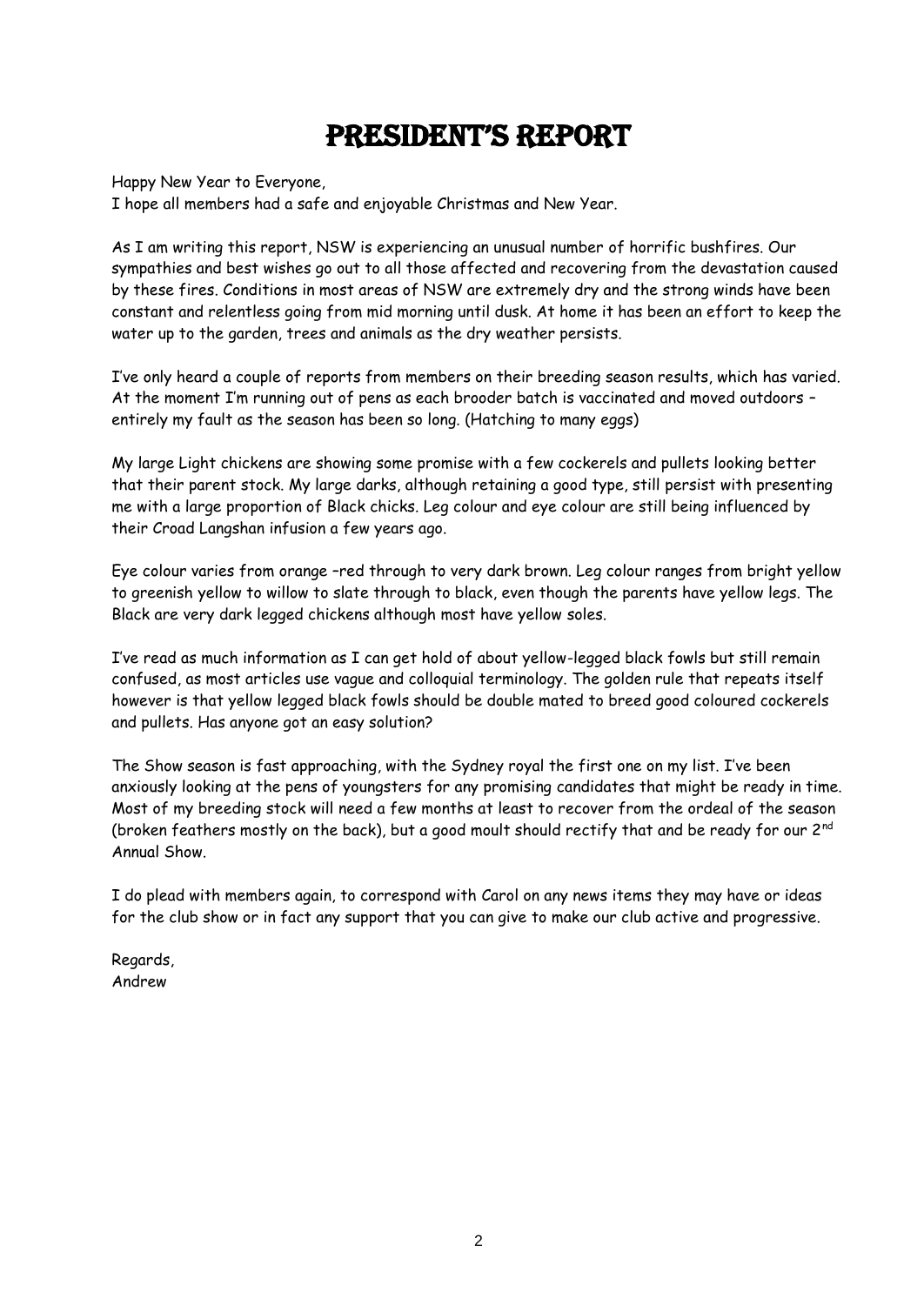### President of vice

(Vice President)

Hi Everyone,

I hope your Christmas and New Year was a happy and Prosperous one and that 2002 brings to fruition all of last years breeding plans and aspirations and all of those cockerels and pullets are doing likewise.

After four years of recreating Brahma's, I was looking for a marked improvement with my birds this year and I am pleased after producing 240 chickens, that I have produced birds that are an improvement on last years, but only in colour and size.

I am still finding type and good leg feathering hard to come by as I am still trying not to encourage vulture hocks at the moment. The chickens range from 6 – 14 weeks. They may look a lot more like Brahma's in 6 months time. So now it's patience, good food, a little garlic in the water with Amprolium and Dyno-mutlin every 14 days, to help prevent all those nasty little bugs getting at them.

The colour and size have improved in the Darks and Partridge, in particular the penciling in the females. I am having difficulty in achieving Dark cock birds, as mine look they will be pullet breeders and they also need to achieve the white wingbows. On both the Dark and Partridge cockerels there is sparse leg and toe feathering, owing to going back to the Wyandotte to get colour. This is really going to take time and patience, the latter not being one of my virtues.

The Blacks, well those yellow coloured legs are another story. They're slowly taking shape and with the help of two of Andrew Rathbones Black pullets and the pullets I have bred out of the Croad Langshan crossed with the Cochin, the size and type have improved, but those yellow legs are still hard to come by. They are 2/3 black and the rest are slate to slate/yellow. That Black gene is going to take some time to eliminate, if ever. Even a White Brahma that has two yellow legs, managed four slate toes, and as all my White Brahma came from White Wyandotte's, which were then crossed with other various birds. So this is really a long-term project, and I have still not really given a lot of time and thought to the correct comb or eye colour yet. Megg Miller is definitely correct when she said this Brahma project is going to take 10 plus years. BUGGER!!!!!!!!!

I have found a little information on Brahma's and their origin in a letter sent in the 1800's. It is copied elsewhere in this Newsletter.

It would be very handy if all the experienced breeders were able to put a few constructive ideas together, and send them to Carol so they can be put into the Newsletter. We could have a page where members could write in for help and the questions answered by experienced breeders. It would be interesting for all of us to read, and may just be the missing link that the new breeder needs to set them on their way.

Further on, on page 6, there is an extract of a letter written in the 1850's with reference to Brahmas.

All the best time next issue, Bryan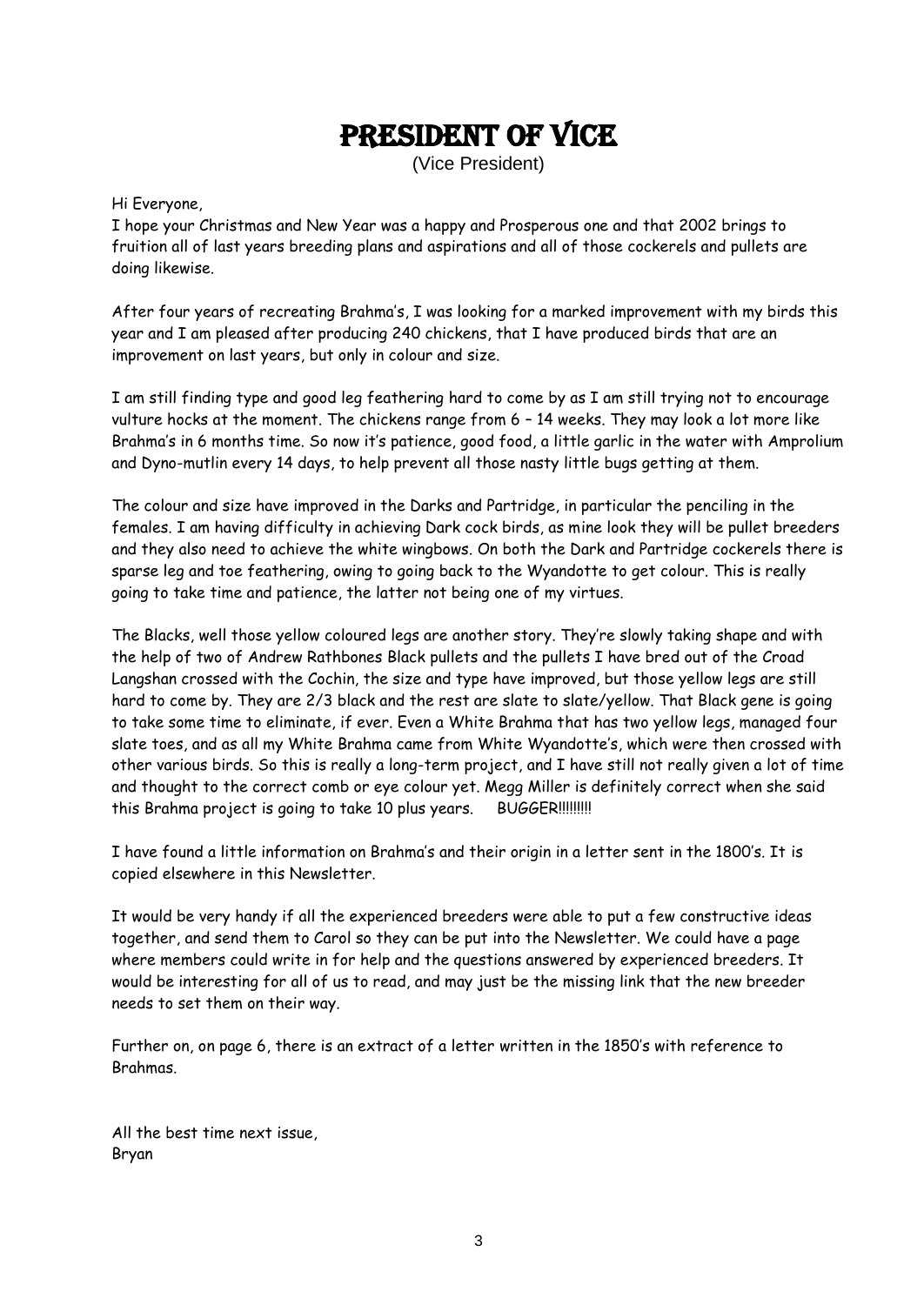# secretary's rePort

Hi everyone,

I hope everyone had a lovely Christmas and New years break.

Welcome to all the New Members. I hope you will all be able to make it to this years Annual Show and AGM at Wyong on the last Sunday in June (30th)

It has been very hard on NSW with the large number of fires burning out of control. We do hope that all the members have been spared the heartache of the fires. Our thoughts have been with everyone in NSW regarding this disastrous time.

For those members who did not know of our correspondence with the German Brahma Club, I'm sorry to say that we lost our dear friend Hans Dietrich Other. Hans passed away peacefully in his chair on the 5th October. Ardjan Warnshuis will now take over from Dieter and will gladly keep in touch. It is very important to keep up with the correspondence so that it is possible to compare notes on the differences with the birds in different countries and how to overcome problems in the breed.

My breeding season has been a very mixed bag. It was generally a very poor season for us, and some of the early hatchings, which appeared to be very good for type died. That was heartbreaking. I got a lot of rubbish out as well. (pet value only) We are still trying to get birds on the ground, of course they won't be ready for the show season, but at least I will have some on the ground.

I lost my best Light Brahma Cock unfortunately. The door was not securely locked and he managed to get out, it's always the best ones that disappear. No doubt the fox got him. Feed for foxes around here is very, very scarce since the Calici virus came through here.

Once on my feet again I will be starting to get organized for the Annual Show and AGM. Please, everyone, I need ideas for raffle prizes. Also we need some sponsorship. Was everyone happy with the way the cards were done last year? If not, PLEASE let me know ASAP so that we can lot at doing them another way. Has anyone any ideas to help the show run smoother? Any ideas greatly appreciated.

Now, onto the Newsletter. We need more information for the continuation of the Newsletter. Hardly anyone has sent in items. There are approximately 35 members of this club, surely you could write down how things are going breeding wise, showing. What has happened to the Hints and Tips. Apart from the original ones that Ron Smith was good enough to put in there has been none. Those members who have been breeding poultry all their lives, surely you must have some tips that you have learnt over the years.

Don't forget if you have birds for sale or require livestock, you can advertise it in the newsletter. For those definitely going to the Annual Show and who will have birds available, let us know so that we can advertise them for other members to organize their finances.

That's it for now. Hope you are having a great breeding season.

Regards Carol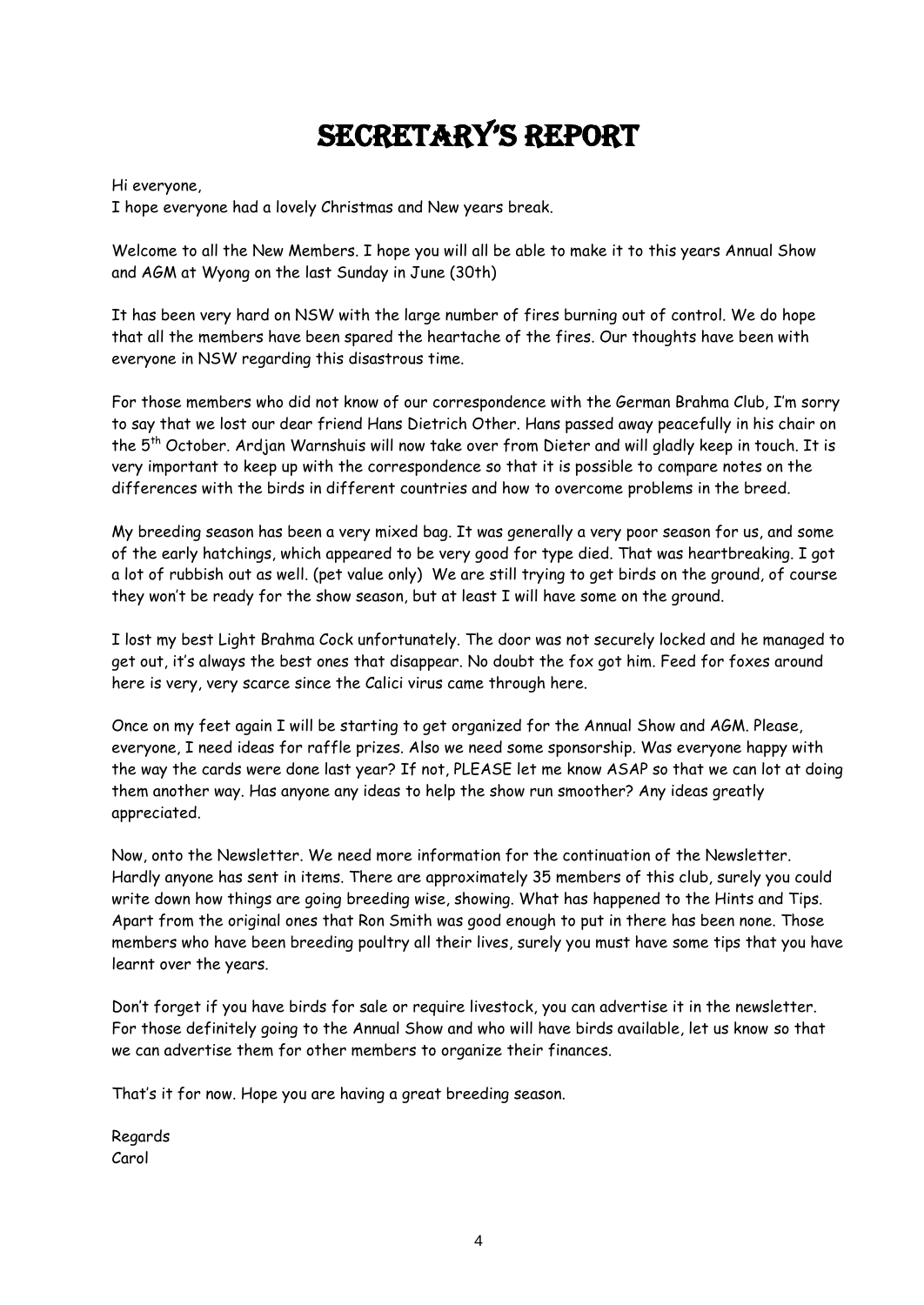### treasurer's rePort

Opening Balance: \$598.99

| Income:      | Membership          | 30,00  |
|--------------|---------------------|--------|
|              | Membership          | 10.00  |
|              | Membership          | 10.00  |
|              | Membership & Refund | 45,00  |
|              | Membership          | 10.00  |
|              | Membership          | 30,00  |
|              |                     | 135,00 |
| Expenditure: | Belgian Bantam Club | 50,00  |
|              | Petty cash          | 50,00  |
|              | Colour Cartridge    | 64.55  |
|              | EPA (6 months)      | 66.50  |
|              |                     | 23105  |

Balance:

\$502.95

## Patron's rePort

#### Hi All,

The festive season is over for another year.

The situation in NSW is another matter. Whilst we down here, in Victoria, can only imagine the worry and fear that those in Sydney lived with for a solid fortnight, it can only be imagined. It's now the end of January and the fires are still going, although in areas that are not threatening people's properties.

One of our members, Bruce Pattinson had the fires to his back fence. Fortunately, I understand that he did not lose any stock. There may be other members in the same position I do not know. For those of us who were not threatened with the fires just bear a thought for those who were, and for those who lost everything. Should you find someone who needs to replace their stock that was lost in the fires, give a helping hand. You just never know, it may be you one day.

As Carol has said, our season was less than satisfactory. Only now are we getting birds on the ground. It's been a combination of low fertility and incubator problems. Next season we will try a different feed program. Instead of feeding Full Feed Breeders Rations we will go to making a mix, which hopefully I'll publish, in the next issue. It's a mixture that Stephen Cann, a member from South Australia sent to me. Stephen has had good success with this ration and we will give it a burl.

If any members out there feed a particular feeding regime and wish to share it please send it in for publication. It needs to be remembered that what works for one doesn't always work for another, but after this season I'm willing to try anything.

It's obvious from reading the reports that the issue of yellow legs is a real problem, particularly in the Blacks, although one that can be achieved, as has been shown in the Wyandotte.

**Sorry about the front cover. We will be getting a new cartridge.**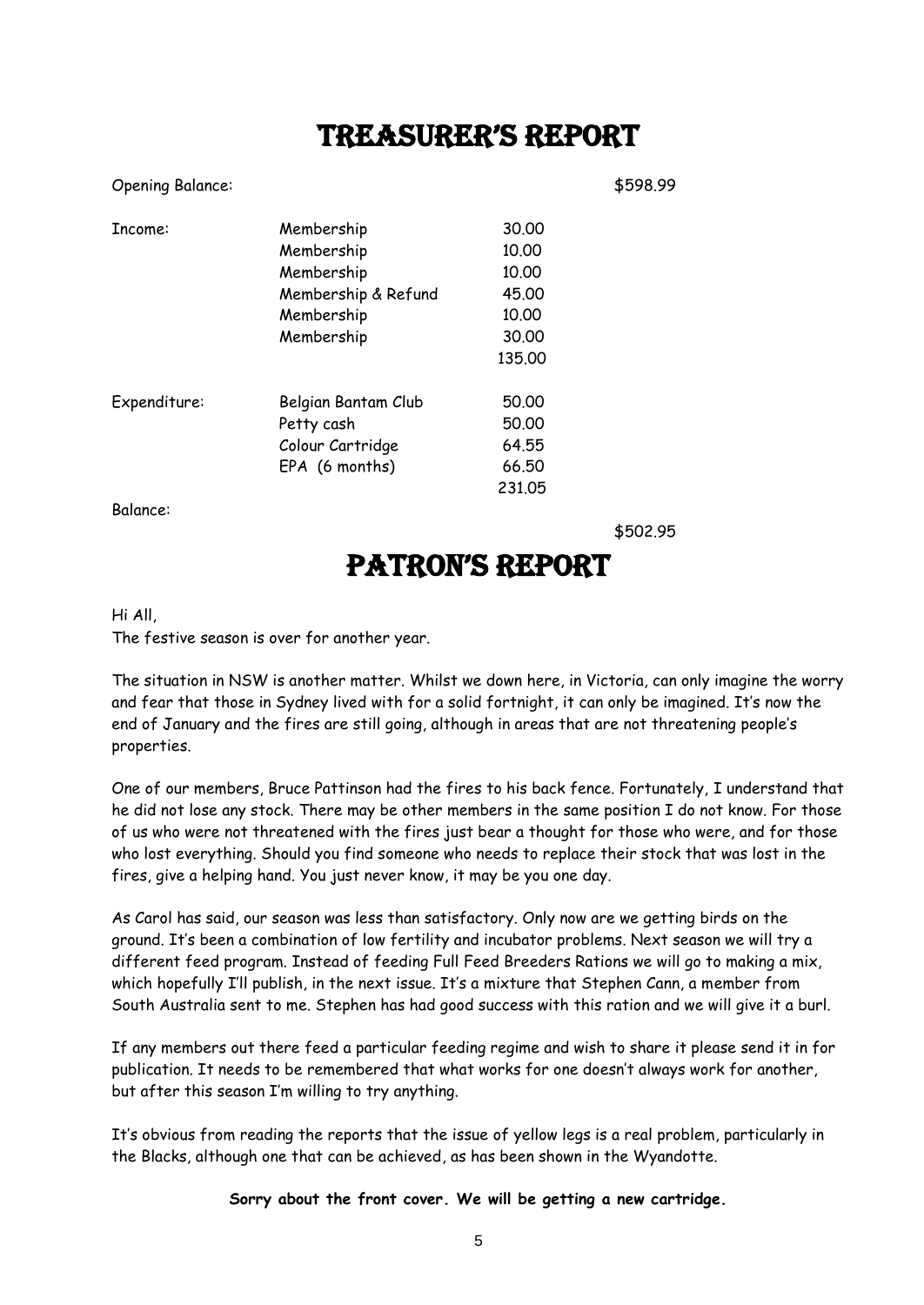### Extracts from The Poultry Yard by Miss E Watts 1878

The Brahma.

Virgil Cornish, Esq., of Connecticut, in a letter dated March 2nd, 1852, observes,

No doubt you are acquainted with the relative position of the state in India called Chittagong, and the river called Brahma Pootra. Chittagong is a small state upon the eastern borders, and bounding west upon the Bay of Bengal. The river Brahma Pootra discharges its waters into that bay, forty or fifty miles from the western boundary of Chittagong.

If the large light coloured fowls came from that region—the Brahma Pootra—of which I think there no doubt, for we have seen nothing which in the least resembles them from any other country, still I am unable to say by which name they should be called, with certainty.

Chittagong, if I understand it, is mountainous, and little inhabited; while the country, through which the Brahma Pootra River runs, is a flat country, exceedingly rich, though perhaps a damp soil. It is much chequered with rivers. The richer the country the larger the production, is our rule to go by.'

In these views I have no doubt Mr. Cornish is perfectly correct. Between the large light coloured fowls from the Brahma Pootra and the large gray fowls from Chittagong there is a marked difference; and the person who cannot see it, can see no difference between a zephyr and a tornado."

Mr. Cornish, in the same letter alluded to above, in speaking of the importation of the Brahma Pootra fowls, remarks: "In regard to the history of these fowls very little is known. A mechanic, by the name of Chamberlain, in this city, first brought them here.

Mr. Chamberlain was acquainted with a sailor, who informed him that there were three pairs of large imported fowls in New York; and he dwelt so much upon the enormous size of these fowls that Mr. Chamberlain furnished him with money, and directed him to go to New York, and purchase a pair of them for him; which he did at a great expense. The sailor reported, that he found one pair of light gray ones, which he purchased; the second pair was dark coloured; and the third pair was red.

The man in New York, whose name I have not got, gave no account of their origin, except that they had been brought there by some sailors in the India ships. The parties through whose hands the fowls came, as far back as I have been able to trace them, are all obscure men. I obtained my stock from the original pair brought here by Mr. Chamberlain, and have never crossed them in the least. These fowls were named Chittagong by Mr. Chamberlain, on account of their resemblance, in some degree, to the fowls then in the country called by that name; but it is certain they never bred until they reached this town."

The description of these fowls exactly corresponds with that given by travellers and sea captains, with whom I have conversed, of the large light coloured fowls found in the valley of the Brahma Pootra, and materially differing from the large gray fowls found in the state of Chittagong.

The Rev. R. W. Fuller, of Massachusetts says in a letter to W. N. Andrews, Esq., of New Hampshire " I have a pair of Brahma Pootra fowls, of the same breed as those sold by Dr. J. C. Bennett, and I consider them decidedly the most splendid and beautiful fowls ever imported. Their colour is white, inclining on the back to a rich cream-colour; the hackles on the neck slightly streaked with black. The legs are yellow, heavily feathered with white, and shorter than the Chittagong or Shanghai, giving the fowls a more beautiful proportion. They are very gentle and peaceable in their disposition, and have a stately and graceful gait. Take them altogether, they are just the fowls for an amateur to fall in love with, and such as an owner, with one spark of vanity, would desire to keep in his front yard, that all passers by might behold and admire them."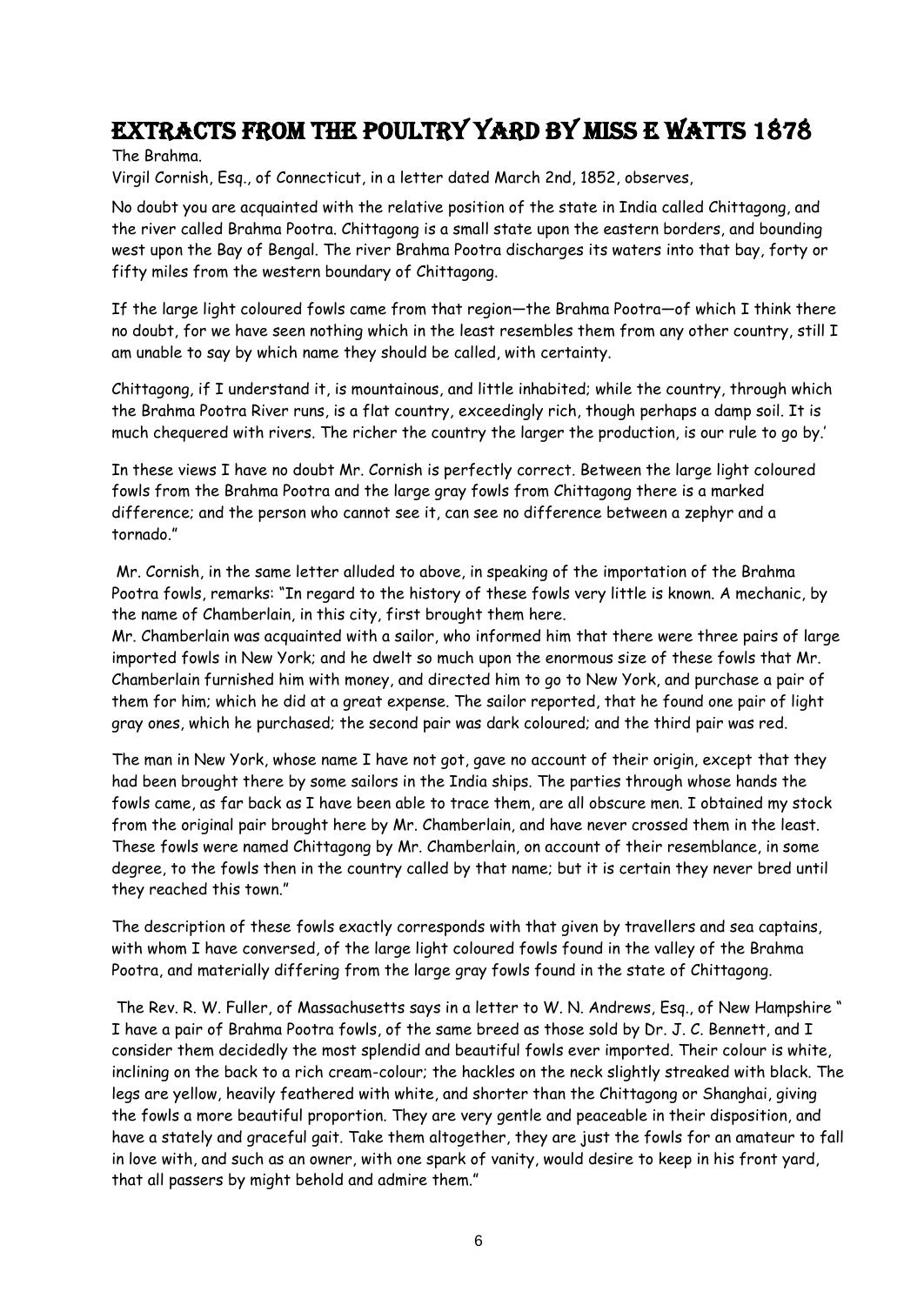### Brahma and Cochin

### **This article is reprinted with the kind permission of Country Garden Magazine. (UK)**

#### **It was written by Fred Ham, and appeared in the Jan 1995 issue.**

As nearly all native fowl of Europe were small with a lightweight bone structure, it is not surprising that when early naturalists looked at some of the fowl of the Far East, they concluded that they must have had different jungle fowl as an ancestor.

Not only were they heavier boned than the European breeds, but they also had a totally different bone structure. They were taller, far more upright with very small wings held high on their bodies> These populations extended from the game types from India and Malaya, that were hard feathered and were almost devoid of under fluff, to the very soft feathered breeds of Northern China.

These breeds from Northern China were, with selection, capable of producing profusely feathered descendants> For as long as Britain had had trading links with India, the hard feathered game fowl of that country have been known to the cock fighting fraternity. If centuries of trading with the Indian sun continent and beyond had made very little impact on poultry stock or poultry breeding, the opening of the Northern Chinese ports in 1843 was to unleash a chain of events that was to revolutionise poultry breeding almost overnight.

It is difficult, nearly a century and a half later, to grasp the full impact of the events during the decade after 1843, that were to influence poultry breeding and keeping. This influence can be traced right through to the hybrid fowl of today.

#### **Cochins**

The ancestors of the breed that the world came to know as Cochins probably came not from Cochin China, but from the Shanghai region. Some of the new bred, known at that time as Cochin China fowl, were given to Queen Victoria.

As early as 1843, the London illustrated news published a glowing account of the young Queen's fowls. They were presented to her Majesty by Sir Edward Belcher on his return from a round the world voyage. His ships log records landing below Gold Mountain on the northern tip of Sumatra where he '*took on board fowl etc, for sale*'

This first account of the Queens Cochins was so glowing that every ship returning from the far East was expected to land Cochins> Many claims were made as to the source of the later Cochins: it seems likely that there were several importations from Shanghai and the other treaty ports. They were completely different to anything seen in Europe before.

This poultry craze was taken up and reported on by both the serious and not so serious press, with reports on the hen fever that seemed to affect the whole nation. Not least was the interest in the sums of money that changed hands for birds. One trio was said to have paid for a small farm in Ireland!

*Punch* drew and wrote about the birds and ,in 1853, recorded *'A sum not less than 2587 pounds was given for a Cochin China last week. This is the largest sum given yet, the prices fluctuate more than railway shares.'*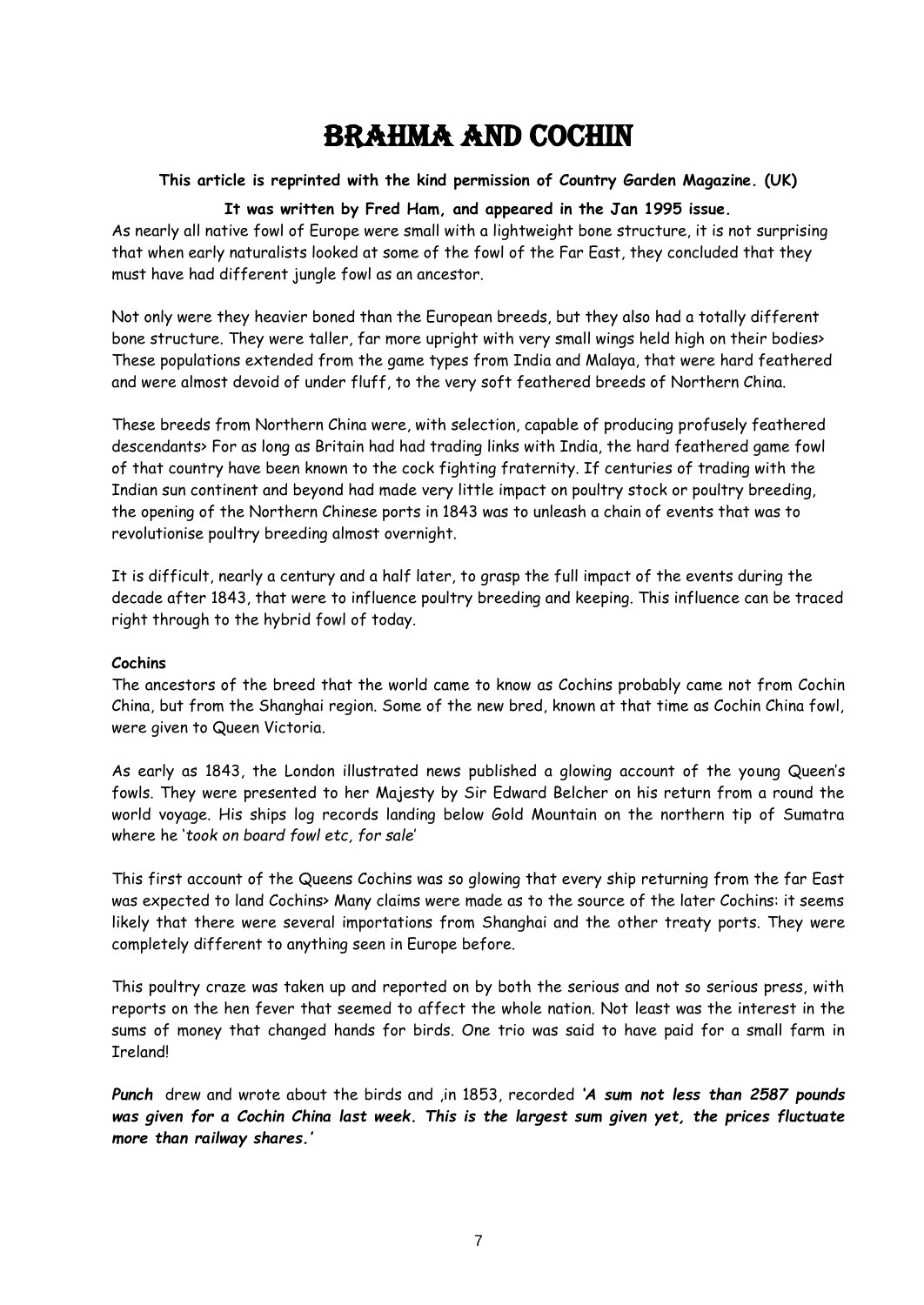Much of this interest in Cochins was fostered by poultry shows. Poultry shows were practically unheard of until the importation of the Asiatic fowl. They helped to further publicise poultry keeping in general and Cochins in particular. Writing about Cochins at the first Birmingham show in his illustrated poultry book, Lewis Wright recalled, *'Every visitor went home to tell of these new wonderful fowl, which were as big as ostriches and roared like lions, while as gentle as lambs, which could be kept anywhere, even in a garret and took to petting like tame cats.'*

During this same decade of hen fever, similar events were taking place in the United States of America. There, big shows were held and, if anything, the fowl were greeted with even greater hype. Following the reports of Queen Victoria's Cochins, birds were imported from Britain and directly from China. In America these were generally referred top, more correctly, as Shanghais.

#### **Brahmas**

Brahmas arrived in Britain from the USA at the height of the Cochin boom, when an astute American breeder, George P Burnham, sent nine birds to Queen Victoria. Not wishing the gift to go unnoticed in Britain or the USA, he had the case painted in purple and gold and addressed to HMG Majesty Victoria, Queen of Great Britain. This had the desired effect, and the *London Illustrated News* reported their arrival: *'The consignment embraced nine beautiful birds, bred from stock imported by Mr Burnham direct from China.'* These birds, although described as Grey Shanghais, were the variety that became known as Light Brahmas.

During the next few years, many origins were suggested for these fowl, including Burma, Chittergong, and the Brahmaputra River. Charles Darwin suggested that the Dark variety was a cross between Chittergongs and Cochins.

The American Poulterer's companion of 1856, stated flatly, *'The first appearance of the Brahma fowl was in New York in the possession of a sailor who sold them to a mechanic of that city, who sold them or their progeny.'* Another American journal, the Northern farmer, was of the opinion that, *'No Brahmas have ever been imported into the United States or any other country since the alleged importation of these three pairs to the city of New York in 1850.*' It is likely that the exact origin of Brahma fowl will always remain a mystery.

Just as has happened this century with other livestock booms centered on imported livestock, the crazy high prices could not last. There were soon Brahmas and Cochins in plenty and only the best were wanted. What did survive was the acceptance that poultry shows were the best way of deciding what was best. *Best* for many meant *Biggest.* One way of producing apparent size was to select for feather and fluff, in direct conflict to utility properties. Over the next 40-50 years, Cochins, and to a lesser extent, Brahmas changed radically. Among the multitude of genes these Asiatics brought to the West, must have been a profuse feather gene. Above all, it was selecting for this feature that was to reduce the Cochin to a purely show creature.

The Brahma certainly played a role in increasing the size of our Sussex. The genetic makeup of all later dual-purpose breeds relies to some extent on Cochin type fowl. Birds, usually black, continued to be imported directly from Northern China. In many cases, it was these Shanghais or Langshans that produced the later commercial breeds. Early on there was an attempt by some to name the breeds Shanghais, but it was as Cochins and Brahmas that they had become famous, so as such they remained. It was a later importation of fowl that were to be standardized as Langshan that were to best retain, as pure bred fowl, utility properties which in turn they passed on to most of the dark brown, egg laying breeds. These Langshans are far to important to be treated as a postscript to Cochins and must have their own place in some future *Country Garden*.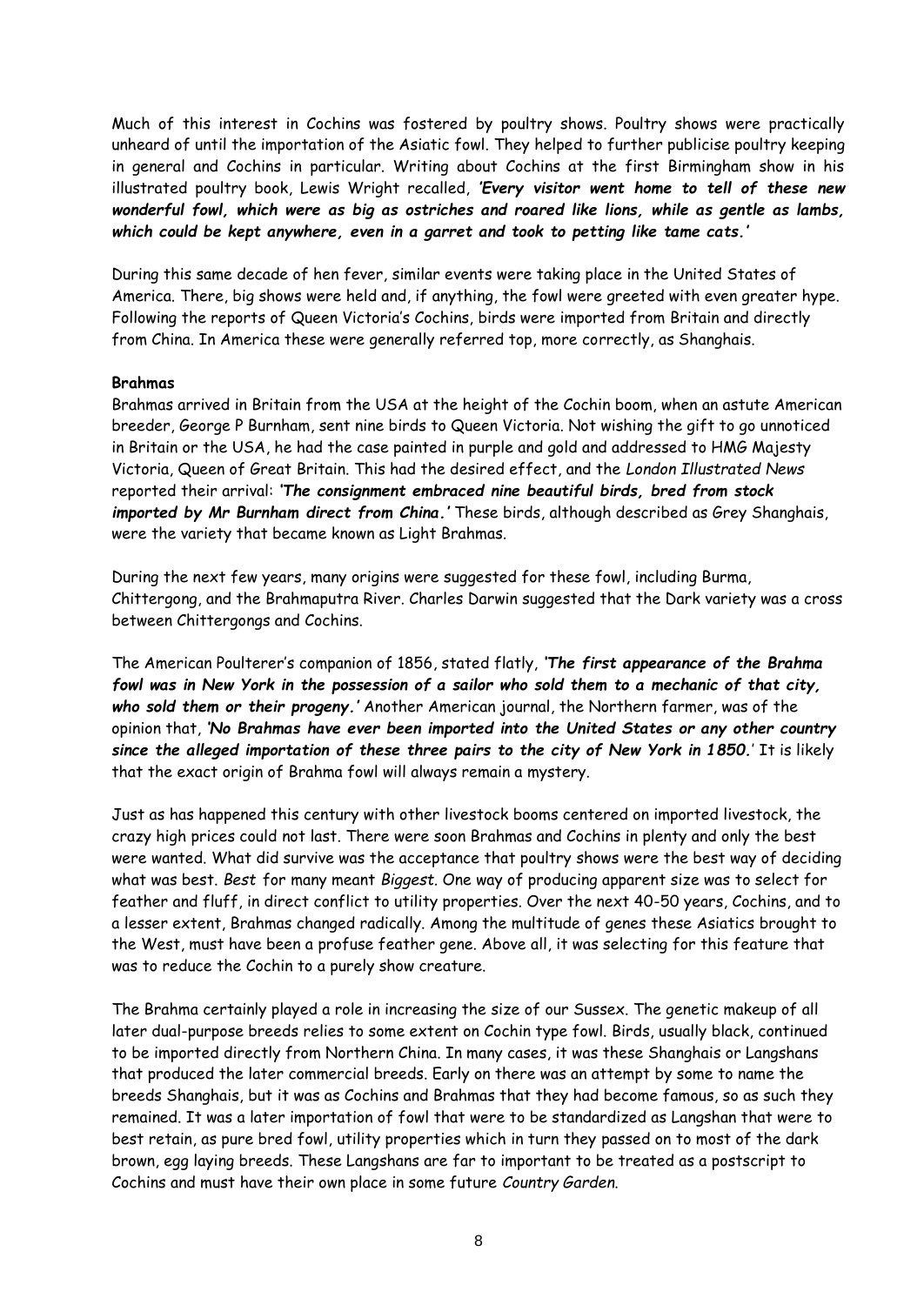The first Cochins, described as Grouse or Cinnamon coloured, gave us in time, the first really Buff fowl and a Partridge coloured fowl, with females of a distinctive pattern that had not been previously seen in the west. Brahmas gave us the all important Columbian feather pattern that, in a modified form, is retained by many breeds like the Light Sussex. Cochins were soon standardized as Partridge, Buffs, Blacks and Whites, with Blues and Cuckoos coming a little later. This colour range has satisfied breeders in at least the United Kingdom for over a century. Light and Dark (Silver Partridge) had satisfied Brahma breeders, until the introduction of several new colours.

Brahma bantams were created nearly a century ago, with Lights and Darks having nearly perfect large fowl type. A recent proliferation in colours has done nothing to enhance the *type* of many of the miniatures seen at recent shows. Here there is probably a lesson for breeders of large fowl Brahma.

The arrival of the Cochin and Brahma type fowl into Europe revolutionised all aspects of poultry keeping. Fowl were bigger than ever before, eggs were browner and were still laid in winter, something that was practically unknown before the arrival of the Asiatic fowl. The whole status of poultry keeping changed; for the first time fowl were properly housed and fed, and some regard was paid to how they were bred. Today, both Cochins and Brahmas are purely ornamental fowl, but at least they are honest to goodness ornamental. Few who take them up expect much by way of utility properties. Blessed are those who expect little, for they may be surprised by how many good quality eggs they get, often in the winter when few other pure bred birds are laying.

Today there are still good Cochins to be seen, but even at our largest shows, one is unlikely to find good examples of all the colours. Lack of size in many of the exhibits must be of some concern to the breed club. That many of the best Brahmas seen recently have been examples of the newer colours will be of concern to those whose concept of conservation is based on the nostalgia for things as they used to be.

**\*\*\*\*\*\*\*\*\*\*\*\*\*\*\*\*\*\*\*\*\*\*\*\*\*\*\*\*\*\*\***

This is the last of a stock of articles that we had. Unless someone puts pen to paper the next Newsletter will only have Presidents Report, Vice Presidents Report, Secretary's Report Patrons Report and the entry form for the Show as well as the Mud Maps on how to get there.

### **That will be a boring Newsletter.**